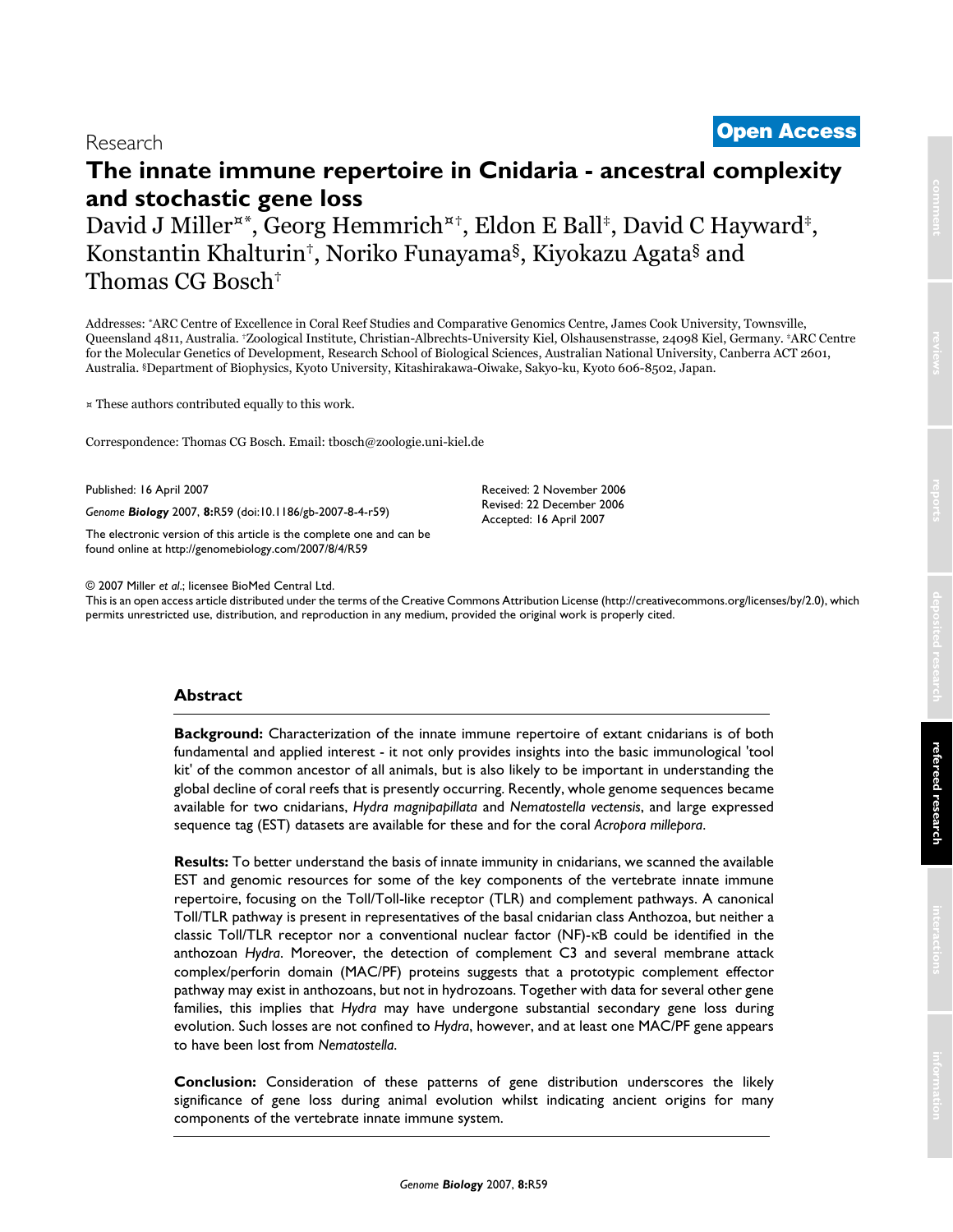#### **Background**

The innate immune system is the first line of defense against pathogens, and in non-chordates is assumed to be the sole means by which any non-self cells are detected and either killed or contained [1]. Innate immunity in vertebrates is essentially a two-tier system consisting on one hand of phagocyte activation by the interaction of specialized surface receptors with pathogens or pathogen-derived components, and on the other of the direct opsonization and lysis of pathogens via the complement cascade. Whilst the vertebrate innate immune system has been the subject of intense investigation and is relatively well understood, studies of invertebrate immunity, which have focused primarily on the arthropods *Drosophila* and various horseshoe crab species [2-4], have revealed some striking similarities. For example, in both *Drosophila* and vertebrates, the Toll/Toll-like receptor (TLR) mediates the activation of appropriate response genes to microbial challenge [5,6].

Toll and the TLRs are transmembrane proteins with a characteristic domain structure consisting of an extracellular amino-terminal domain containing leucine-rich repeats (LRRs) responsible for pattern recognition and an intracellular Toll interleukin receptor (TIR) domain that mediates signal transmission. Although the Toll and TLR families of arthropods and mammals are thought to have independently diversified [7,8], all Tolls and TLRs signal via a common pathway that is conserved between *Drosophila* and mammals. The ultimate step in this pathway is translocation of nuclear factor (NF)-κB or its fly counterpart (the Dif/Rel heterodimer) into the nucleus, where it stimulates transcription of appropriate response genes. The immune repertoire of the horseshoe crab *Carcinoscorpius* includes a complex complement pathway that has both opsonic and lytic effector functions [9]. Horseshoe crab complement C3 is functionally homologous with mammalian C3, mediating phagocytosis of bacteria (by hemocytes) in a strikingly similar manner.

Whilst these specific studies imply that at least some innate immune mechanisms have been conserved, broader comparative studies highlight the extent of gene loss and divergence in various metazoan lineages. For example, although *Carcinoscorpius* clearly uses a vertebrate-like complement system, none of the central components of the cascade (C2, C3, C4, C5) are encoded by the genomes of the ecdysozoans *Drosophila*, *Caenorhabditis* or *Anopheles*. Moreover, the sole Toll/TLR in *Caenorhabditis elegans* and *C. brigssae* is not known to function in the context of immunity, nor does that reported in the horseshoe crab *Tachypleus tridentatus* [10]. There are also important differences between the Toll/TLR systems of *Drosophila* and mammals. For example, some mammalian TLRs themselves act as pattern recognition receptors (PRRs) upon microbial challenge, whereas in fly this is not the case [11]. Moreover, whereas most of the ten or so vertebrate TLRs function primarily in immunity, only one of the nine fly (and ten mosquito) Tolls functions in this context. The others play a role in development [10], most famously in controlling differentiation in the dorsal/ventral axis.

The significance of gene loss in animal evolution has recently been brought into focus by preliminary expressed sequence tag (EST) and genomic analyses of some 'basal' animals (Figure [1](#page-2-0)), particularly the anthozoan cnidarians *Acropora millepora* and *Nematostella vectensis* [12,13] and the planarian *Dugesia japonica* [14]. Paradoxically, the genomes of these morphologically simple animals contain many genes previously thought to have evolved much later in the context of vertebrate complexity, and most of the complexity of signaling pathways and transcription factors associated with higher animals is represented in the anthozoan datasets [13,15-17]. In contrast to *Drosophila* and *Caenorhabditis*, which have undergone substantial gene loss, for at least some groups of genes *Acropora* and *Nematostella* appear to have preserved much of the genetic complexity of the common metazoan ancestor. For example, whereas fly and worm have each lost approximately half of the ancestral Wnt complement, all but one of the 12 known Wnt subfamilies is represented in *Nematostella* [15]. The emerging cnidarian EST and genomic datasets are, therefore, potentially highly informative with respect to the ancestral immunological repertoire. In addition to this basic evolutionary significance, understanding the bases of cnidarian immunity is of major applied significance in light of the dramatic decline in coral health that has occurred on a global scale over the past 20 years. Increasing human activity in coastal zones throughout the world has led to declines in water quality with increased sediment, nutrient and heavy metal concentrations. These have all had detrimental effects on corals with an associated increase in the prevalence of disease, and perhaps led to some new diseases, although this is less certain, as coral diseases are very poorly understood. Most are named for their symptoms, for example, 'white band disease', 'black band disease', and 'rapid wasting syndrome' and causative agents are frequently unknown. In the face of this uncertainty it is important that coral defense mechanisms should be better understood.

Although cnidarians have no specialized immune cells, at least some display highly specific allorecognition characteristics. Allorecognition, xenorecognition, and killing mechanisms have been demonstrated in several hydrozoans [18-20] and anthozoans [21-23]. Allorecognition is thought to protect colonial cnidarians from fusion with genetically different individuals and to prevent germ line parasitism. The effector mechanisms range from contact avoidance involving chemical sensing, to barrier formation, or usage of nematocysts. For example, the sea anemone *Anthopleura xanthogrammmica* will 'tolerate' adjacent clonal individuals, but will attempt to 'reject' heterogenic clones with which it comes into contact [24,25]. In the anthozoans, *Stylophora pistillata* and *Montipora verrucosa* branches within one colony will readily fuse while branches of genetically different individuals never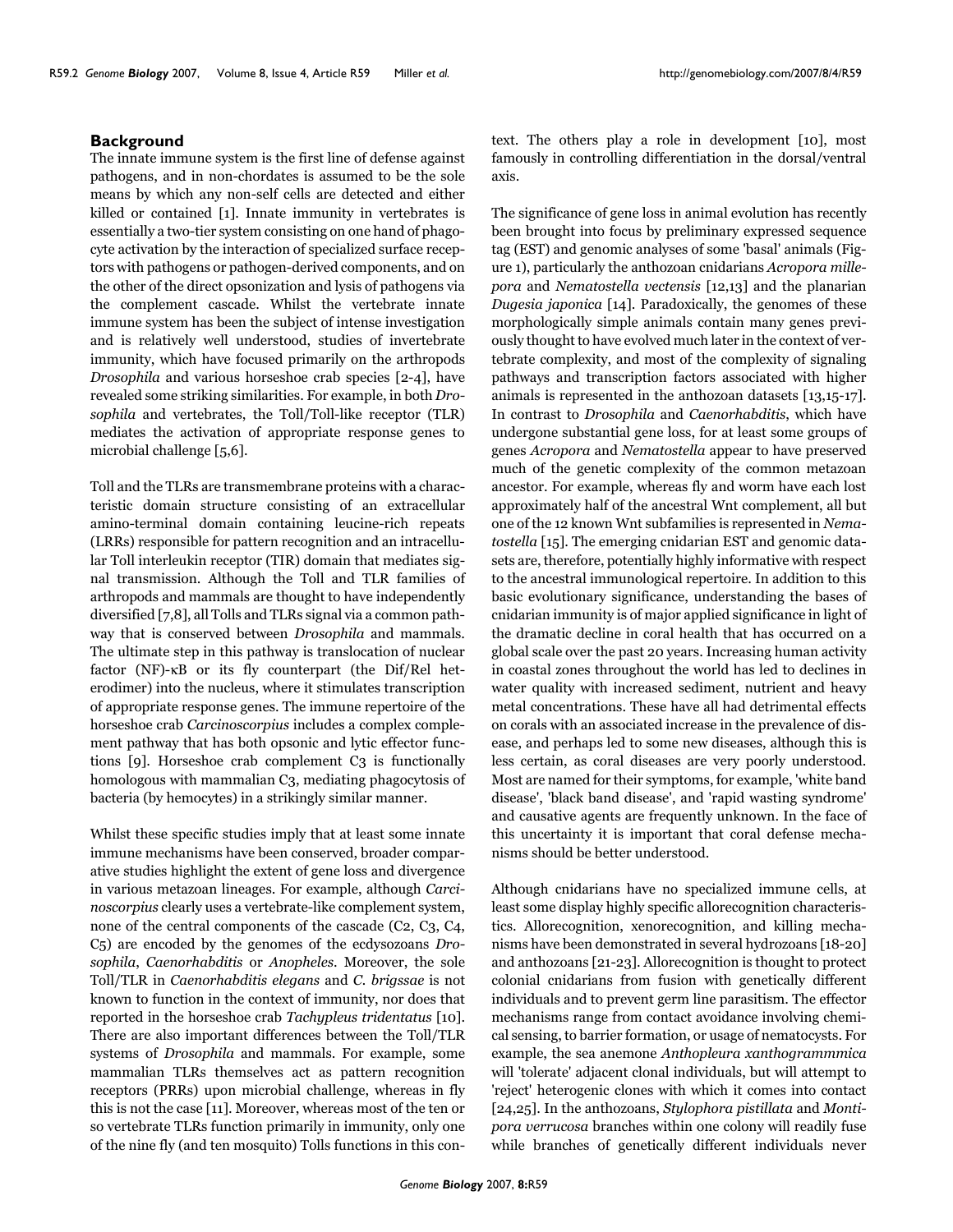<span id="page-2-0"></span>

# **Figure 1**

Relationships at the base of the Metazoa. Cnidarians are amongst the simplest animals at the tissue grade of organization, and are often regarded as the closest outgroup to the Bilateria. Within the Cnidaria, the class Anthozoa is basal, whereas the Hydrozoa is derived. The sponges (Porifera) are unquestionably animals, but represent a lower level of organization. The affinities and relationships of genera mentioned in the text are indicated.

undergo fusion [\[22,](#page-11-0)26,27]. Fusion of two conspecific individuals is occasionally referred to as 'natural transplantation'. Observations in sea anemones (*Anthopeura elegantissima*, *Phymactis clematis*) and gorgonians (*Eunicella stricta*) indicate that individual colonies possess unique sets of histocompatibility elements, which are recognized as nonself by all other conspecific colonies [23,28]. In Hydrozoa, the same phenomenon was reported for *Millepora dichotoma* [29] and studied in great detail in the colonial marine hydroid *Hydractinia echinata* [30]. *Hydractinia* in fact was among the first invertebrates shown to display a genetically based system of intolerance against allogenic tissue: for more than 50 years it has been known that allorecognition and the inability to fuse stolons of different colonies is under the control of one polymorphic gene [31,32]. Recent efforts using defined genetic lines of the hydroid *Hydractinia symbiolongicarpus* have confirmed this and shown that the single chromosomal region contains at least two loci [33].

The availability of whole genome sequences of two basal cnidarians at respectably high levels of redundancy - the hydrozoan *Hydra magnipapillata* (>6-fold coverage) and the anthozoan *Nematostella vectensis* (>7.6-fold coverage [17]) together with large-scale EST datasets for these and for the coral *Acropora millepora* potentially offer new perspectives on the origins of mammalian immune functions. Here we report the results of a screen of the available genomic and EST resources for the cnidarian counterparts of key components of the vertebrate innate immune repertoire.

# **Results**

# **The toll receptor and other proteins containing the TIR domain**

Searching the *Hydra* predicted protein collection using the available hidden Markov models (HMMs) identified only four TIR domain-containing proteins, two of which are clearly related to MyD88, which functions downstream of TLRs (Table 1). Consistent with their assignment as MyD88 family members, both of these *Hydra* proteins also contain the characteristic DEATH domain. The two other *Hydra* TIR proteins are atypical transmembrane proteins in having relatively short extracellular domains that are devoid of the LRR domains that characterize Toll and the TLRs (Figure 2). cDNAs encoding these proteins have previously been isolated by the Bosch laboratory (unpublished data) and their functions are presently under investigation; these proteins are known as HyTRR-1 and HyTRR-2. Surprisingly, extensive searching of the *Hydra* genome and all available EST/cDNA resources failed to identify any proteins having the canonical Toll/TLR structure, characterized by possession of both LRR and TIR domains.

Whereas only four TIR proteins are present in *Hydra*, substantially more could be identified amongst the predicted proteins from *Nematostella* using HMM-based search methods. Five of them were sufficiently complete to be included in the analyses presented here. These include a single MyD88 homolog (NvMyD88) and a protein (NvTLR-1) clearly related to members of the Toll/TLR family (Figure 2). Whereas the mammalian TLRs, and some members of the fly Toll/TLR family, have only a carboxy-terminal cysteine-rich motif flanking the LRRs proximal to the membrane, *Nematostella* NvTLR-1 is predicted to contain both carboxy- and aminoterminal-flanking cysteine-rich motifs in the extracellular part of the protein (Figure 2). This suggests that fly and anemone Toll more closely reflect the ancestral domain structure than do the mammalian TLRs. Moreover, a phylogenetic analysis (Figure 3) groups the TIR in *Nematostella* NvTLR-1 with its fly and human counterparts, with strong bootstrap support. Surprisingly, three more of the predicted *Nematostella* TIR proteins also contain multiple immunoglobulin (Ig) domains (Figure 2), and thus reflect the domain structure of mammalian interleukin 1 receptors (IL-1Rs). NvIL-1R1 and NvIL-1R2 each contain three Ig domains, and NvIL-1R3 contains two predicted Ig domains (Figure 2) but may be incomplete. In the phylogenetic analysis based on TIR domains the *Nematostella* IL-1R-like proteins form a clade distinct from both the MyD88 and Toll/TLR types (Figure 3), although these cnidarian TIRs appear to be distinct from those in the vertebrate IL-1Rs (data not shown). Several other TIR proteins were detected amongst the sequences of *Nematostella* (Additional data file 1), but were not subjected to further analysis as the TIR domains were incomplete or the sequences were judged likely to be artifactual. Two complete TIRs were identified by searching the available coral datasets. The trace archive yielded one TIR from *Acropora palmata* (ApGe-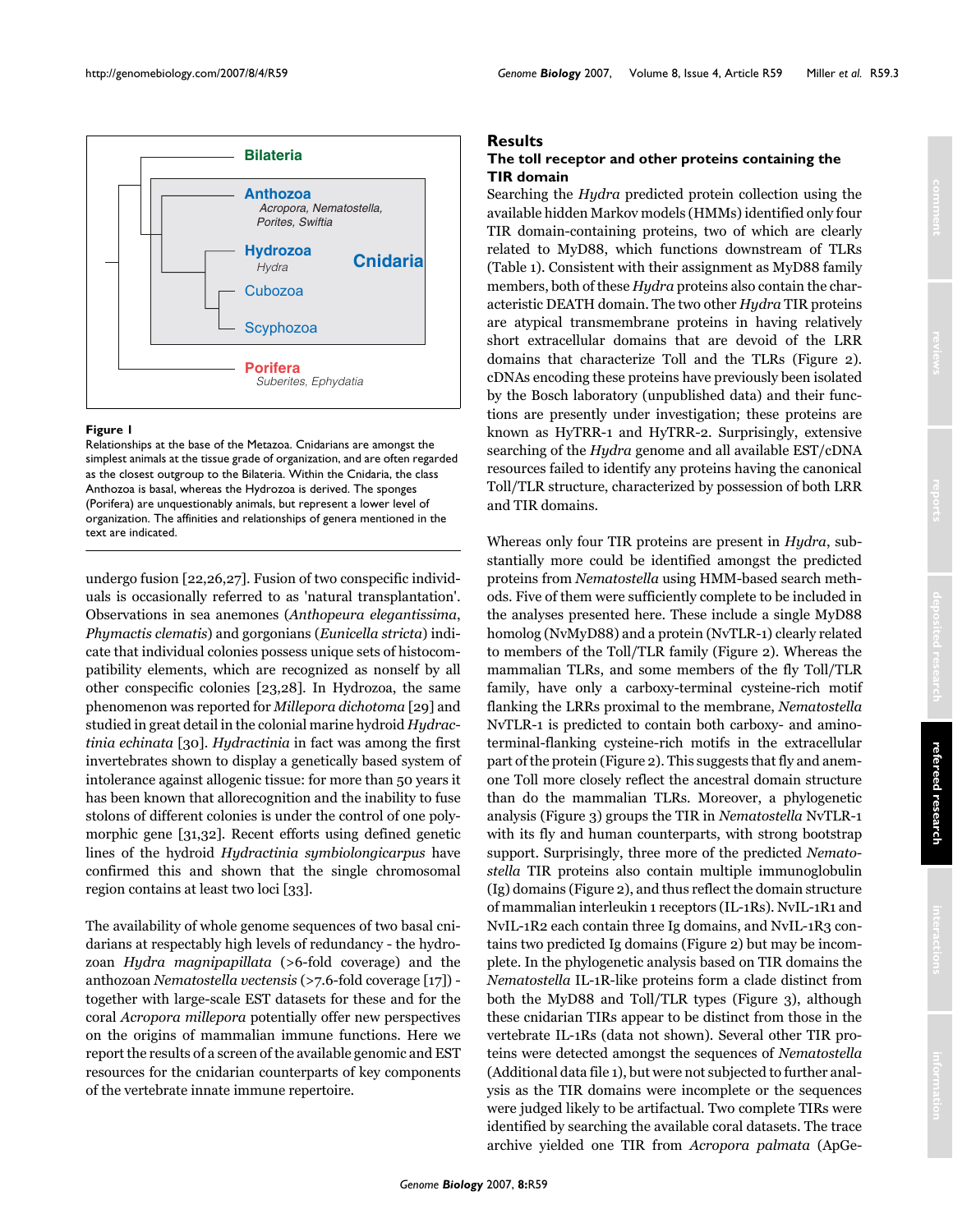# **Table 1**

# **Overview of innate immunity components present or absent in selected Cnidaria**

|                      | Anthozoa                         |                                                                                                  |         |                                  |                   | Hydrozoa |                                  |                       |         |
|----------------------|----------------------------------|--------------------------------------------------------------------------------------------------|---------|----------------------------------|-------------------|----------|----------------------------------|-----------------------|---------|
|                      | Nematostella                     |                                                                                                  |         | Acropora                         |                   |          | Hydra                            |                       |         |
|                      |                                  | Accession no.                                                                                    | e-value |                                  | Accession no.     | e-value  |                                  | Accession no.         | e-value |
| TLR pathway          |                                  |                                                                                                  |         |                                  |                   |          |                                  |                       |         |
| LBP                  | $\bf{+}$                         | gnl ti  I 139929806                                                                              | $7e-51$ | <b>ND</b>                        |                   |          | $\ddot{}$                        | gb DT619160           | $2e-13$ |
| CD14                 | ÷,                               |                                                                                                  |         | <b>ND</b>                        |                   |          | ÷,                               |                       |         |
| <b>TLR</b>           | $\ddot{}$                        | gnl ti 573160901<br>gnl ti 566578628<br>gnl ti 558319530<br>gnl ti 567085258<br>gnl ti 581064934 | le-47   | $\ddot{}$                        | gb EF090256       | $2e-7$   |                                  |                       |         |
| MyD88                | $\ddot{}$                        | gnl ti  I 139972660                                                                              | 4e-26   | <b>ND</b>                        |                   |          | $\ddot{}$                        | gb CV182656           | $le-18$ |
| <b>IRAK</b>          | $\bf{+}$                         | gnl ti    146   1969                                                                             | $3e-14$ | <b>ND</b>                        |                   |          | $\ddot{}$                        | gb DT608600           | $2e-10$ |
| TRAF <sub>6</sub>    | $\begin{array}{c} + \end{array}$ | gnl ti  I 135509399                                                                              | $2e-51$ | $\ddot{}$                        | gb DY583189       | $le-38$  | $\ddot{}$                        | gb CV985667           | $3e-41$ |
| <b>TAKI</b>          | $\begin{array}{c} + \end{array}$ | gnl ti  I 135635219                                                                              | $le-51$ | $\ddot{}$                        | gb DY583694       | 8e-119   | $\ddot{}$                        | gb DN812953           | le-45   |
| lκK                  | $\bf{+}$                         | gnl ti  I 135636054                                                                              | 5e-68   | <b>ND</b>                        |                   |          | $\begin{array}{c} + \end{array}$ | gb CV985420           | 2e-60   |
| $NF - \kappa B$      | $\bf{+}$                         | gnl ti  I 139960940                                                                              | le-74   | $\ddot{}$                        | gb DY582971       | 3e-36    | ä,                               |                       |         |
| <b>IFN</b> pathway   |                                  |                                                                                                  |         |                                  |                   |          |                                  |                       |         |
| <b>TRAM</b>          | $\bf +$                          | gnl ti  I 139940977                                                                              | 9e-66   | $\ddot{}$                        | gb DY579224       | 5e-72    | $\begin{array}{c} + \end{array}$ | gb DT615400           | le-58   |
| <b>TRIF</b>          | $\ddot{}$                        | gnl ti  I 139933368                                                                              | 4e-07   | <b>ND</b>                        |                   |          | ŗ                                |                       |         |
| TBK-I                | ŗ                                |                                                                                                  |         | <b>ND</b>                        |                   |          | ŗ                                |                       |         |
| IRF3                 | $\bf{+}$                         | gnl ti  I 146121907                                                                              | $6e-13$ | <b>ND</b>                        |                   |          | $\begin{array}{c} + \end{array}$ | gb DT609518           | $2e-14$ |
| p65                  | ä,                               |                                                                                                  |         | ${\sf ND}$                       |                   |          | $\blacksquare$                   |                       |         |
| IFN- $\beta$         | ä,                               |                                                                                                  |         | ${\sf ND}$                       |                   |          | ä,                               |                       |         |
| <b>ECSIT</b> pathway |                                  |                                                                                                  |         |                                  |                   |          |                                  |                       |         |
| <b>ECSIT</b>         | $\begin{array}{c} + \end{array}$ | gnl ti  I 139978500                                                                              | 4e-35   | ND                               |                   |          | $^{+}$                           | gnl ti 1223628<br>732 | 2e-18   |
| <b>MEKKI</b>         | $\ddot{}$                        | gnl ti  I I 39956887                                                                             | 2e-28   | $\begin{array}{c} + \end{array}$ | gb DY581138 3e-83 |          | $\ddot{}$                        | gnl ti 1226566<br>543 | 3e-25   |
| <b>MKKs</b>          | $\begin{array}{c} + \end{array}$ | gnl ti 557758729                                                                                 | $Ie-I4$ | <b>ND</b>                        |                   |          | $\ddot{}$                        | gnl ti  121918<br>104 | $le-18$ |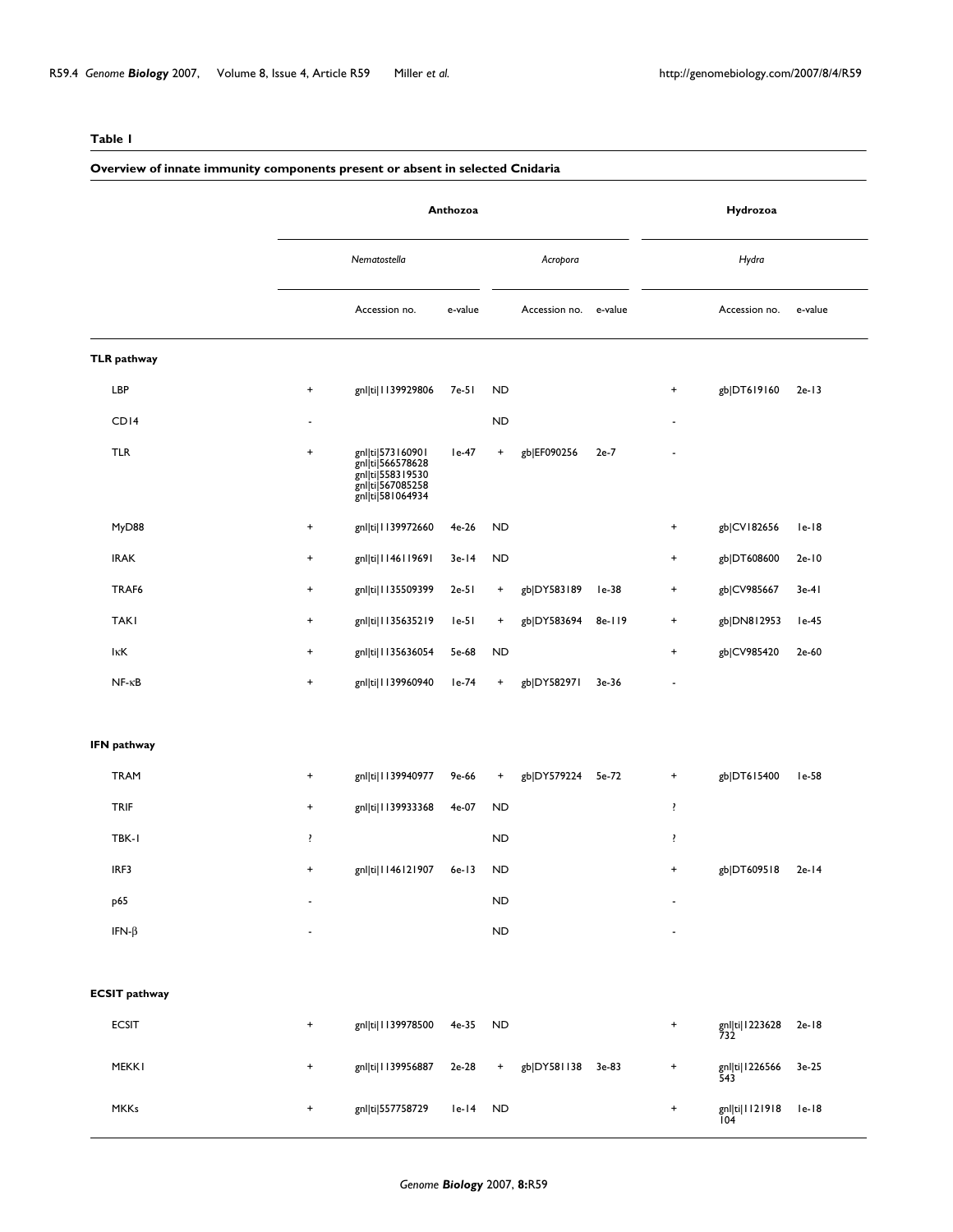# **Table 1** *(Continued)*

| Overview of innate immunity components present or absent in selected Cnidaria |                                 |                                  |                                                                                                                                                                                  |                |           |                    |          |                          |                                                                         |                         |  |
|-------------------------------------------------------------------------------|---------------------------------|----------------------------------|----------------------------------------------------------------------------------------------------------------------------------------------------------------------------------|----------------|-----------|--------------------|----------|--------------------------|-------------------------------------------------------------------------|-------------------------|--|
|                                                                               | <b>JNK</b>                      | $\ddot{}$                        | gnl ti 1135503269                                                                                                                                                                | le-106         | <b>ND</b> |                    |          | $\ddot{}$                | gnl ti 8773345<br>88                                                    | 2e-33                   |  |
|                                                                               | p38                             | $\ddot{}$                        | gnl ti      399590   4                                                                                                                                                           | $le-114$       | $\ddot{}$ | gb DY579712 5e-111 |          | $\ddot{}$                | gnl ti 6860485<br>Ō4                                                    | 7e-39                   |  |
|                                                                               | <b>API</b>                      | $\ddot{}$                        | gnl ti  I 139792930                                                                                                                                                              | $3e-10$        | $\ddot{}$ | gb DY581320        | 3e-09    | $\ddot{}$                | gb CX771032                                                             | $7e-10$                 |  |
|                                                                               | ATF                             | $\ddot{}$                        | gnl ti  I 139796564                                                                                                                                                              | $4e-11$        | <b>ND</b> |                    |          | $\ddot{}$                | gb CN624618                                                             | 3e-06                   |  |
|                                                                               | Other TLR related proteins      |                                  |                                                                                                                                                                                  |                |           |                    |          |                          |                                                                         |                         |  |
|                                                                               | HyTRR-I                         |                                  |                                                                                                                                                                                  |                | <b>ND</b> |                    |          | $\ddot{}$                | gb DQ449929                                                             | $\mathbf 0$             |  |
|                                                                               | HyTRR-2                         |                                  |                                                                                                                                                                                  |                | <b>ND</b> |                    |          | $\ddot{}$                | gb DQ449930                                                             | $\overline{\mathbf{0}}$ |  |
|                                                                               | ILI-R related proteins          |                                  |                                                                                                                                                                                  |                |           |                    |          |                          |                                                                         |                         |  |
|                                                                               | $ILIR-I$                        | $\ddot{}$                        | gnl ti 573182253                                                                                                                                                                 | 0              | <b>ND</b> |                    |          | ٠                        |                                                                         |                         |  |
|                                                                               | $ILIR-2$                        | $\begin{array}{c} + \end{array}$ | gnl ti 557993643                                                                                                                                                                 | 0              | <b>ND</b> |                    |          |                          |                                                                         |                         |  |
|                                                                               | $ILIR-3$                        | $\ddot{}$                        | gnl ti 567060226                                                                                                                                                                 | 0              | <b>ND</b> |                    |          |                          |                                                                         |                         |  |
| proteins                                                                      | Complement system related       |                                  |                                                                                                                                                                                  |                |           |                    |          |                          |                                                                         |                         |  |
|                                                                               | C3/A2M related                  | $\ddot{}$                        | gnl ti 557724205<br>gnl ti 559738307<br>gnl ti 558391450<br>gnl ti 573218050<br>gnl ti 558266068<br>gnl ti 573218146<br>gnl ti 586367083<br>gnl ti 557912603<br>gnl ti 573084165 | le-84          | $\ddot{}$ | gb EF090257        | $le-134$ | $\ddot{}$                | gb DT618439<br>gb CN554187<br>gb CO376061                               |                         |  |
|                                                                               | C6/C7/C8                        |                                  |                                                                                                                                                                                  |                | <b>ND</b> |                    |          |                          |                                                                         |                         |  |
| proteins                                                                      | <b>MAC/PF</b> domain-containing |                                  |                                                                                                                                                                                  |                |           |                    |          |                          |                                                                         |                         |  |
|                                                                               | Apextrins                       | $\blacksquare$                   |                                                                                                                                                                                  |                | $\ddot{}$ | gb EF091848        | $6e-15$  | $\ddot{}$                | gb CV185005<br>gb DT613346<br>gb CF655657<br>gb DT620043                | 4e-04                   |  |
|                                                                               | Tx60-A                          | $\ddot{}$                        | gnl ti  I 139936806<br>gb DY579588                                                                                                                                               | 7e-48<br>3e-35 | $\ddot{}$ | gb DY579588        | 9e-48    | $\ddot{}$                | gb CV464226<br>gb CD680300<br>gb BP512716<br>gb CV464282<br>gb DN246811 | $le-07$                 |  |
|                                                                               | <b>MPEG</b>                     | $\ddot{}$                        | gnl ti 613559286                                                                                                                                                                 | 5e-59          | <b>ND</b> |                    |          | $\overline{\phantom{a}}$ |                                                                         |                         |  |

Plus or minus indicate presence or absence of genes, respectively; components marked 'ND' could not be determined within the limited available Acropora dataset; question<br>marks indicate not resolvable Blast results, mostly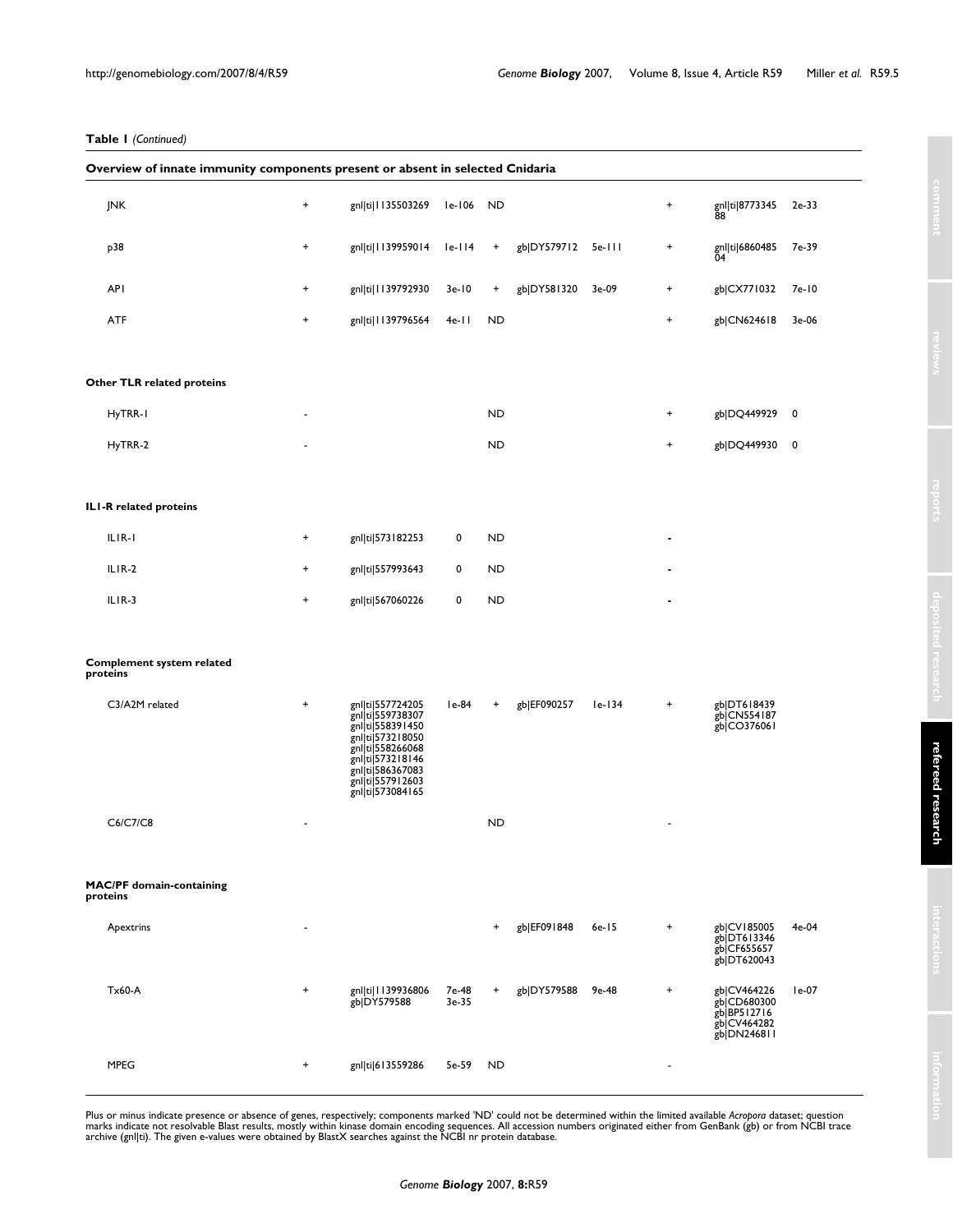

Summary of domain structures of TIR domain-containing proteins identified in selected Cnidaria.

nomic) and a second was encoded by an *A. millepora* EST (AmTIR-1). These two coral TIRs are most similar to those in the *Nematostella* IL-1R-like proteins (Figure 3), but no linked domains have yet been identified in these cases.

The Müller group recently reported the identification of MyD88 in a demosponge, *Suberites domuncula* [34]. However, whilst phylogenetic analyses clearly grouped the TIR in this sponge sequence with those present in unambiguous MyD88 orthologs (Figure 3), domain searching indicates that the predicted sponge protein may not have a functional DEATH domain.

# **The Toll/TLR pathway is ancestral but some components are missing or highly divergent in** *Hydra*

Most of the intracellular mediators of Toll/TLR signaling could be identified in *Nematostella* and *Acropora*, but some key components appear to have either been lost or diverged beyond recognition in *Hydra* (Table 1). The absence of a Toll/ TLR protein *sensu stricto* from *Hydra* is discussed above, but in addition only a single highly derived Rel domain could be found in *Hydra* whereas unambiguous NF-κB homologs are present in both *Nematostella* and *Acropora* (Table 1). In addition to the pathway leading to nuclear localization of NFκB, Toll/TLR signaling can activate the Jun N-terminal kinase (JNK) and p38 mitogen-activated protein kinase (MAPK) pathways, leading to transcription of a range of target genes via the AP1 (activating protein 1)/ATF (activating

transcriptionfactor 1) factors. Toll/TLR signaling via JNK/ MAPK requires the participation of the ECSIT (evolutionarily conserved signaling intermediate in Toll pathways) adaptor protein [35], which also provides a link between the Toll/TLR and TGF-b (transforming growth factor-beta)/BMP (bone morphogenic protein) pathways [36]. The presence of ECSIT as well as the key components of the JNK/MAPK pathway in the cnidarian datasets (Table 1, Figure 4) indicates an early origin for this variant of Toll/TLR signaling. The discovery of a conserved predicted ECSIT coding sequence in the fresh water sponge *Ephydatia fluviatilis* (N Funayama, personal observation) additionally supports this view.

Wiens *et al*. [34] have suggested that a sponge-specific cell surface protein known as SLIP (sponge LPS-interacting protein) functions as a pattern recognition receptor and effectively substitutes for Toll/TLR in antimicrobial defence. The sponge MyD88-related protein nominally functions downstream of SLIP in the proposed pathway [34]. In support of the idea that sponges lack Toll/TLRs, the authors cite a lack of TLRs in a screen of 15,000 ESTs. As sponge 'MyD88' and SLIP are co-immunoprecipitated by the reciprocal antibodies [34], they clearly can interact *in vitro*. Some TLR pathway components could also be identified in the available sponge data, but the equivocal status of the sponge MyD88 related protein means that it is unclear at this time whether sponges have a canonical Toll/TLR pathway.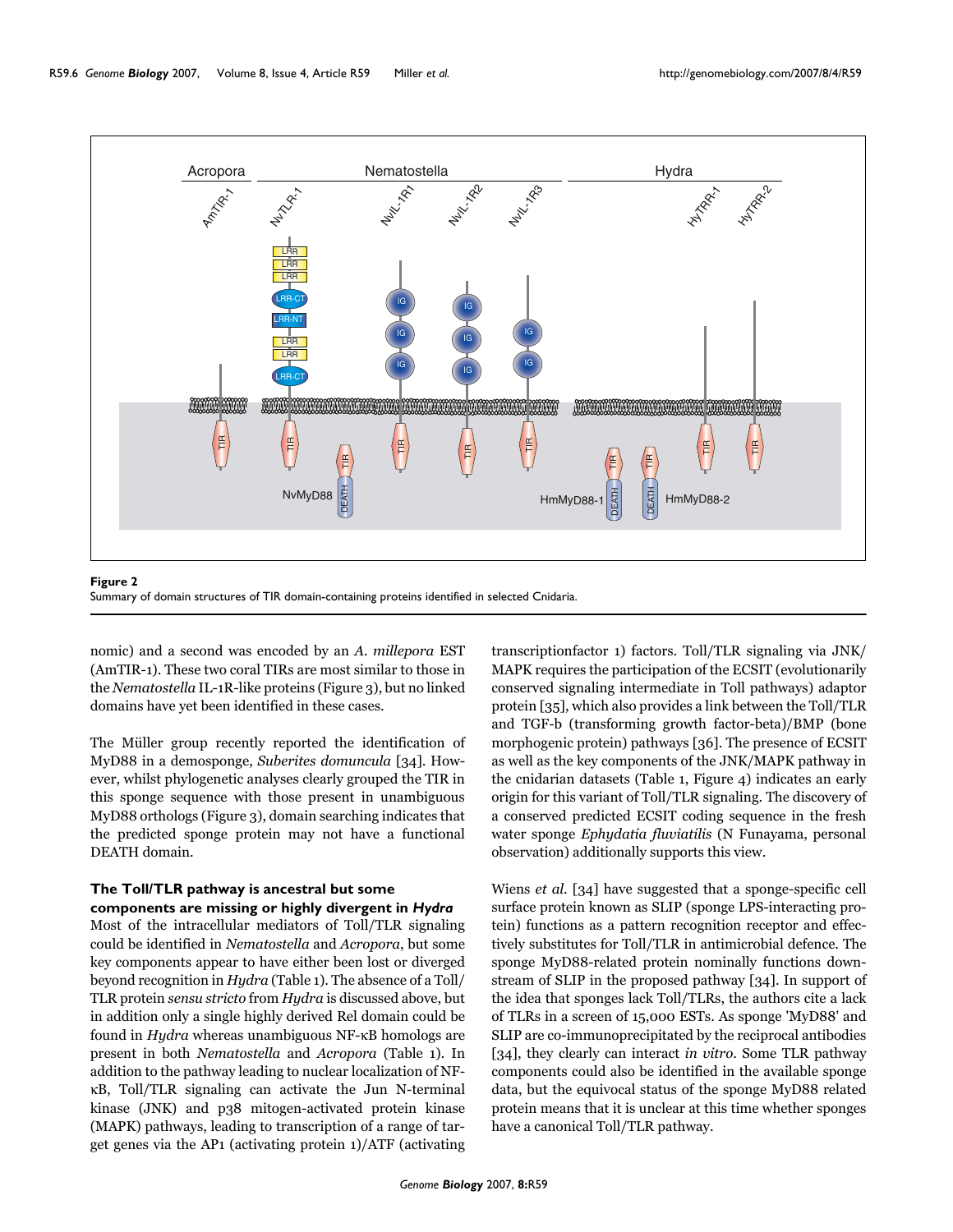

#### Phylogenetic analysis of cn **Figure 3** idarian TIR sequences in comparison to a selection of TIR domains from other species

Phylogenetic analysis of cnidarian TIR sequences in comparison to a selection of TIR domains from other species. The maximum likelihood (ML) tree shown is the result of analysis of an HMM-based alignment of TIR domains. A number of the TIR sequences identified and discussed in the text are incomplete due to the presence of introns of unknown size, and hence were not included in the phylogenetic analyses. Three clades are resolved by these analyses, corresponding to the TIR domains characteristic of the 'MyD88-type', 'Toll/TLR-type' and 'IL-1R-type'. In addition to the TIR domain, the first of these types contains a death domain and the second contains multiple LRRs. Like the mammalian receptors for interleukin 1, the three *Nematostella*  proteins falling into the third clade each also contain multiple immunoglobulin domains. Note that HyTRR1 does not contain such domains and that it is not yet clear whether either of the *Acropora* proteins does. The *Acropora* sequences included in the analysis were predicted from *A. palmata* genomic clones (ApGenomic) and from an *A. millepora* cDNA clone (AmTIR-1). *Hydra* lacks a canonical Toll/TLR, having only two MyD88 genes and the two sequences known as TRR-1 and TRR-2; *H. magnipapillata* and *N. vectensis* sequences are indicated by the prefixes Hy and Nv, respectively. Reference sequences: HsMyD88, human MyD88 (SwissProt:Q99836); DmMyD88, fly MyD88 (GenBank:[AAL56570](http://www.ncbi.nih.gov/entrez/query.fcgi?db=Nucleotide&cmd=search&term=AAL56570)); SdMyD88, *Suberites* MyD88 (EMBL:CAI68016); Dmtoll, fly Toll (SwissProt:P08953); HsTLR4, human TLR4 (EMBL:CAD99157); *Arabidopsis* (GenBank[:AAN28912](http://www.ncbi.nih.gov/entrez/query.fcgi?db=Nucleotide&cmd=search&term=AAN28912)).

# **Cnidarian complement C3 and related proteins**

The complement component C3 has recently been reported in another anthozoan cnidarian, the octocoral *Swiftia* [37], and the corresponding gene has recently been cloned from *Acropora* (Hayward, unpublished data). The *Acropora* C3 (C3- Am) gene is first expressed strongly in the endoderm of the planula as it elongates following gastrulation (Figure 5a). The endodermal expression is not uniform, being most intense in a subset of dark staining cells that have not yet been characterized. As the planula elongates expression becomes somewhat weaker, with the strongest expression localized to the aboral endoderm (Figure 5b). Post-settlement (Figure 5c-e) expression is limited to the endoderm and is particularly strong in the endoderm of the polyp as it rises from the calcifying platform at its base (for example, Figure 5d).

C3 has a complex domain structure. Whilst anthozoan C3s resemble their deuterostome counterparts both in domain structure (Figure 5f) and sequence, not only could no corresponding gene be identified in *Hydra*, but also some of the domains characteristic of C3 (ANATO, C345C; Figure 5f) could not be detected in any Hydra protein. Although lacking a canonical C3, *Hydra* contains a gene encoding A2M related domains. Interestingly, *in situ* hybridization in *Hydra* using a probe covering these typical A2M-related domains (Figure 5f; A2M-comp/A2M-recep) showed expression restricted to the endodermal epithelium (Figure 5g), as was the case with *Acropora* C3.

# **MAC/PF domain containing proteins in Cnidaria**

Searching for other components of the complement cascade, we identified proteins containing a membrane attack complex/perforin domain (MAC/PF) similar to that present in complement component C6 and related proteins. HMM searching identified just two MAC/PF domain-containing proteins in *Hydra* (Table 1), whereas four proteins were identified in *Nematostella*. Two MAC/PF proteins were also identified amongst the *Acropora* ESTs. Database searches and analyses of predicted domain structures revealed that most of the cnidarian MAC/PF sequences are likely to fall into three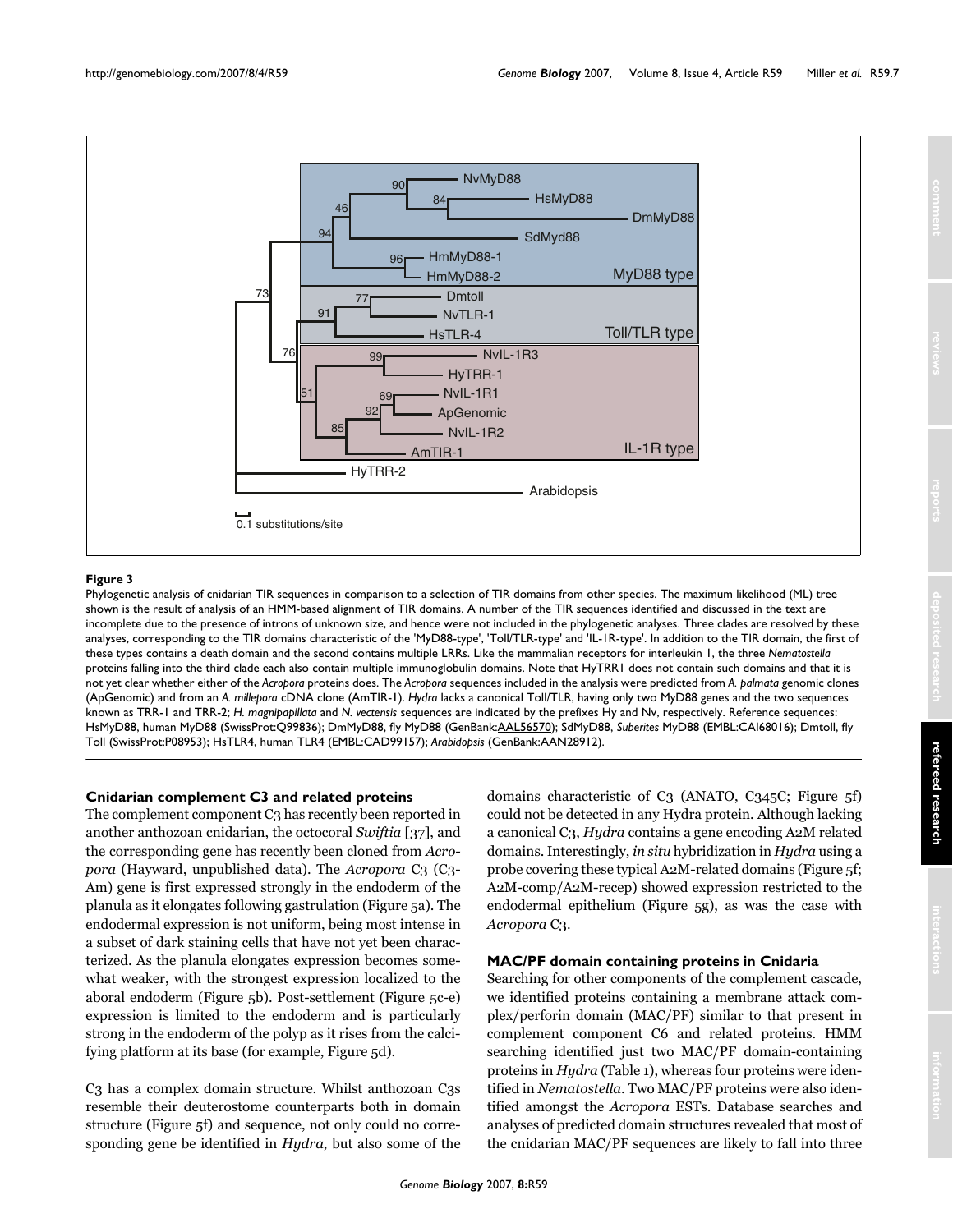groups corresponding to the known proteins types MPEG, TX-60A and apextrin (Table 1, Figure 5h).

TBlastN-based searches of the *Nematostella* genome identified a gene matching strongly to the human macrophage expressed protein 1 (MPEG1; GenBank[:XP\\_166227\)](http://www.ncbi.nih.gov/entrez/query.fcgi?db=Nucleotide&cmd=search&term=XP_166227) and its abalone homolog abMPEG1 (GenBank[:AAR82936](http://www.ncbi.nih.gov/entrez/query.fcgi?db=Nucleotide&cmd=search&term=AAR82936)) [38]. A clearly related gene in *S. domuncula* has recently been implicated as an effector in a hypothetical sponge innate immune defence pathway [34]. Recombinant *Suberites* MPEG has anti-bacterial activity against Gram-negative bacteria, and is up-regulated after lipopolysaccharide (LPS) treatment [34]. The MPEG1 family clearly has an ancient evolutionary history (the sponge and human sequences have 28% identity and 46% similarity) [34] but only in *Suberites* has any functional characterization been done. Despite the presence of MPEG1 in the sponge and an anthozoan, no corresponding gene could be identified in *Hydra*.

The nematocyst venom of at least some anthozoans contains the protein TX-60A [39], and two of the *Nematostella* MAC/ PF proteins and one of the *Acropora* ESTs clearly correspond to this protein type (Table 1). TX-60A has an epidermal growth factor (EGF) domain immediately carboxy-terminal of the MAC/PF domain. In *Hydra*, this domain structure can be found in Hy-MAC, one of the two Hydra MAC/PF proteins (Figure 5h, Table 1). However, it is unclear whether the *Hydra* and anthozoan sequences are orthologous, as overall sequence identity is low. *In situ* hybridization analysis shows that expression of Hy-MAC is restricted to gland cells that are interspersed throughout the endoderm of *Hydra* (Figure 5i). Since endodermal gland cells and nematocysts are terminally differentiated [40], this pattern of expression is not easy to reconcile with a common function for the venom TX-60A and Hy-MAC.

#### **Apextrin, a gene lost from** *Nematostella*

The third class of cnidarian MAC/PF proteins represented in the *Hydra* and *Acropora* ESTs (Figure 5h) contains no identifiable domains other than MAC/PF. These proteins have moderate overall similarity to the echinoderm apextrins [41,42] and to the apicomplexan protein family to which the *Plasmodium* membrane attack ookinete protein (MAOP) [43] belongs. MAOP is responsible for rupture of epithelial cells in the insect host by the ookinete stage of the parasite. Surprisingly, apextrin seems to be a case of gene loss from *Nematostella* as, despite clearly related genes being present in *Hydra* and *Acropora*, extensive searching of both the predicted protein collection and the anemone genome using a variety of tools failed to identify an apextrin-related gene (Table 1).

To explore the significance of this case of apparent gene loss, the expression pattern of an apextrin gene was examined by *in situ* hybridization in *Acropora* (Figure 5k-o). *Apextrin-Am* expression first appears in scattered ectodermal cells at the

oral (blastopore) end of the embryo as it begins to elongate following blastopore closure (Figure 5k). As the embryo continues to elongate expression increases in intensity and the zone of expression spreads toward the aboral end, initially still in scattered cells (Figure 5l), but as elongation continues apparently in all ectodermal cells (Figure 5m), as is clear in transverse section (Figure 5n). As the planula settles, expression becomes less obvious at the oral end, eventually becoming limited to a belt marking the transition between the tissue that was formerly aboral (bottom), and the end bearing the oral pore, which subsequently forms the mouth of the polyp (Figure 5o). These expression data suggest that the primary function of apextrin-Am is in the ectoderm leading up to metamorphosis; hence, secondary loss of the corresponding gene from *Nematostella* may be explicable in terms of the very different modes of development of these two animals (see Discussion).

In adult *Hydra*, whole mount *in situ* hybridization showed an expression of the apextrin-like gene in groups of ectodermal cells arising from the interstitial cell lineage (Figure 5j), which may reflect a possible functional shift in an organism where metamorphosis is absent.

In addition to the above, the *Nematostella* dataset yielded MAC/PF domain-containing proteins having high similarity to the neural cell adhesion molecule spondin-1 (Additional data file 1).

#### **Discussion**

These preliminary analyses of the newly available genomic and EST datasets indicate that a surprising number of key components of the innate immune system, including the Toll/ TLR pathway and some complement cascade components, were in place at the base of the Eumetazoa. Also represented in the datasets are proteins strongly matching both the tumor necrosis factor (TNF) and Nod-like receptors and with the same domain structures (data not shown).

The analyses presented here are consistent with the idea of a genetically complex common metazoan ancestor [12,13]; clearly the Toll/TLR, MyD88 and IL-1R protein families were distinct prior to the divergence of the Cnidaria from the Bilateria, and a Toll/TLR pathway may predate even the Porifera/ Eumetazoa split. The discovery of proteins with the same domain structure as the IL-1R in *Nematostella* indicates that this receptor type predates chordate origins and that its original ligands may not have been interleukins. However, as the TIR domains in the cnidarian IL-1R-like and mammalian IL-1R proteins are divergent, separate evolutionary origins cannot yet be ruled out despite the similarities at the level of domain structure.

It is also likely that a prototypic complement effector pathway involving C3 and multiple MAC/PF proteins was in place in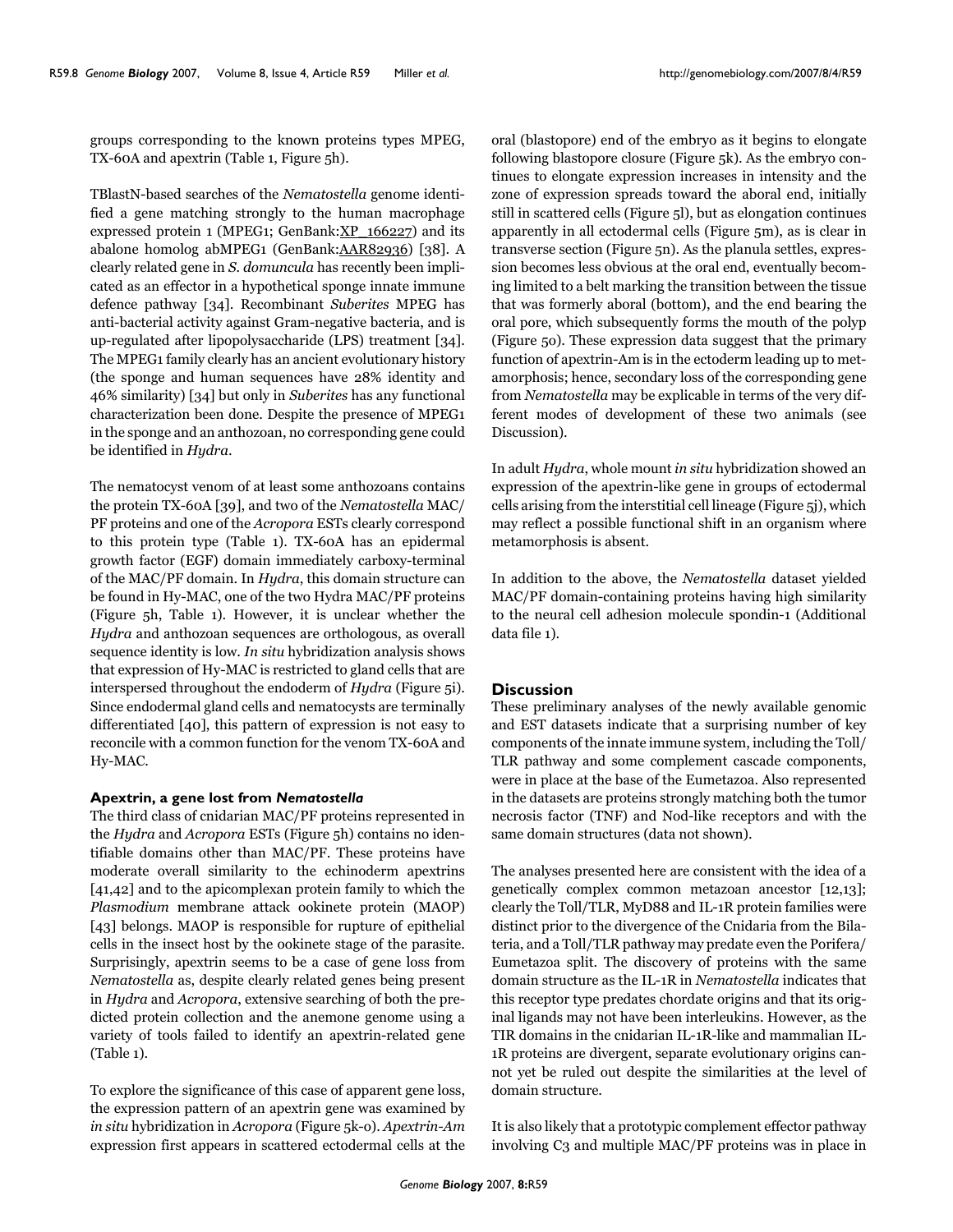

#### Figure 4

Signaling pathways downstream of the Toll/TLRs. Pattern recognition, either indirectly or directly, by Toll/TLRs results in activation of NF-κB (vertebrates) or the Dif/Rel heterodimer (*Drosophila*) and thus transcription of appropriate immune response genes. At TRAF6, the classic Toll/TIR pathway (shown in the right branch) is linked to the JNK/p38 pathway (shown in the left branch) by the ECSIT protein, which acts as a regulator of MEKK-1 processing [35]. Components of both pathways downstream of Toll/TLRs are represented in the cnidarian datasets (Table 1). ECSIT may also act as a link between these and the TGF-b signaling pathway, since it forms complexes with BMP-pathway restricted Smads and is essential for regulation of the BMP-target gene *Tlx2*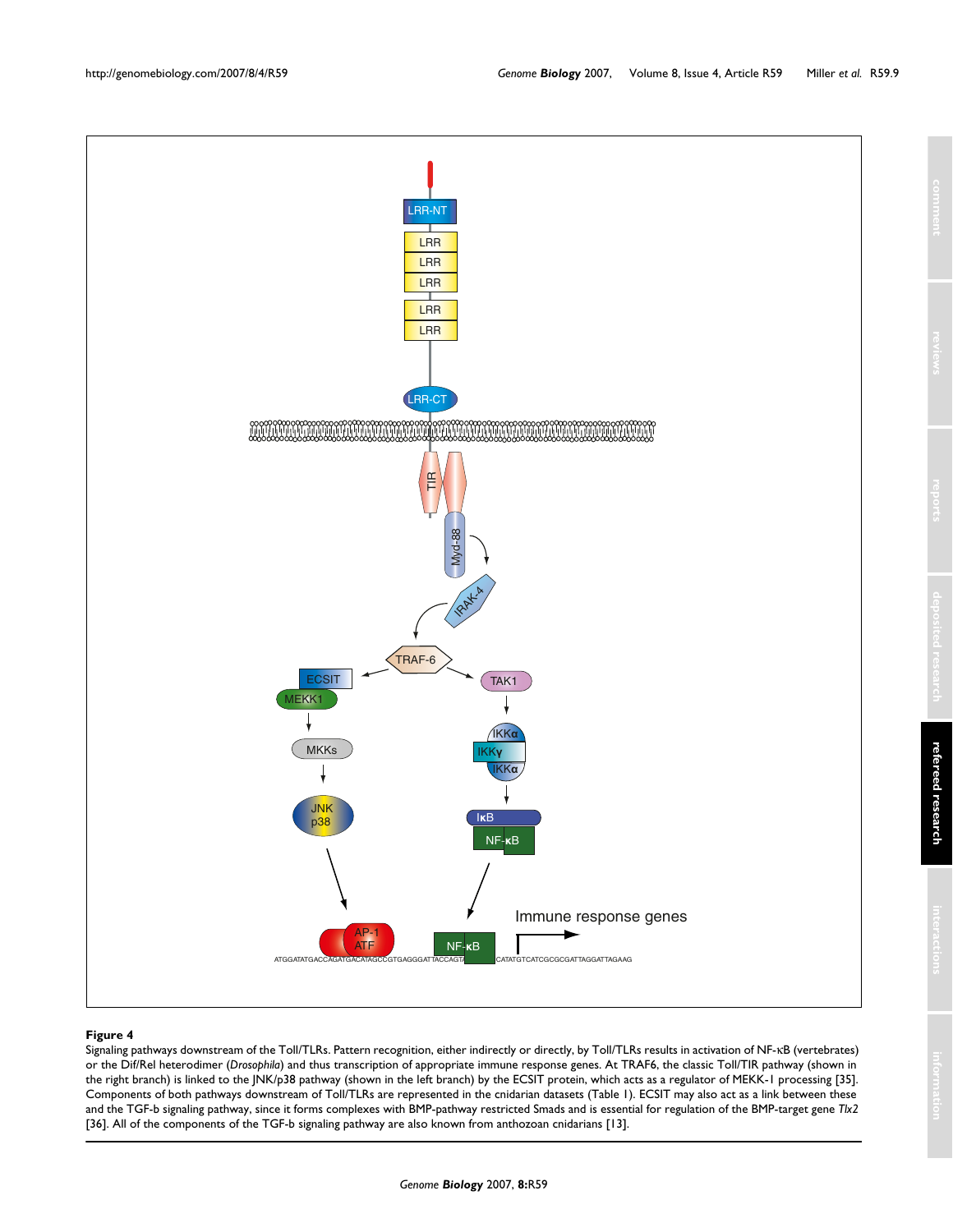

# Figure 5

Complement component C3 and MAC/PF domain-containing proteins in Cnidaria. **(a-e)** *In situ* hybridization of C3-Am in *Acropora*. Expression first becomes apparent in scattered endodermal cells concentrated at the aboral end as the planula elongates from sphere to pear (a) and eventually to spindle (b). Endodermal expression continues post-settlement (c-e), becoming especially strong in the upper part of the polyp as it rises from the calcifying base (d). Post-settlement, the polyp consists of a series of hollow chambers interconnected beneath the mouth. The line of strong staining peripherally is the result of viewing the endoderm vertically, while elsewhere one is looking through the staining layer. **(f)** Domain map and presence (+)/absence (-) data for the various protein domains characteristic of complement C3 components in the *Hydra*, *Nematostella* and *Acropora* datasets. **(g)** *In situ* hybridization of the *H. magnipapillata* A2M-related gene. *Hydra* A2M-related transcripts are present in the endoderm along the whole body axis. Note that this *Hydra* gene lacks several of the C3-diagnostic domains that are present in the anthozoan C3s (see text). **(h)** Domain maps of major cnidarian MAC/PF proteins types. **(i)** *Hydra* Tx-60a *in situ*. The insert shows the sense control. **(j)** *Hydra* apextrin *in situ*. **(k-o)** *Acropora* apextrin *in situ*. Expression is first apparent in scattered ectodermal cells orally as the planula begins to elongate (k). At slightly later stages expression has spread toward the aboral end of the planula, still in scattered cells (l). As the elongation process continues, uniform strong expression is localized in all ectodermal cells in the oral two-thirds of the planula (m). The strong ectodermal expression is clearly apparent in this transilluminated transverse section cut from the central region of the planula (n). Following settlement, expression continues at the oral end of the planula, before frequently becoming limited to a narrow ring separating oral and aboral tissue (o).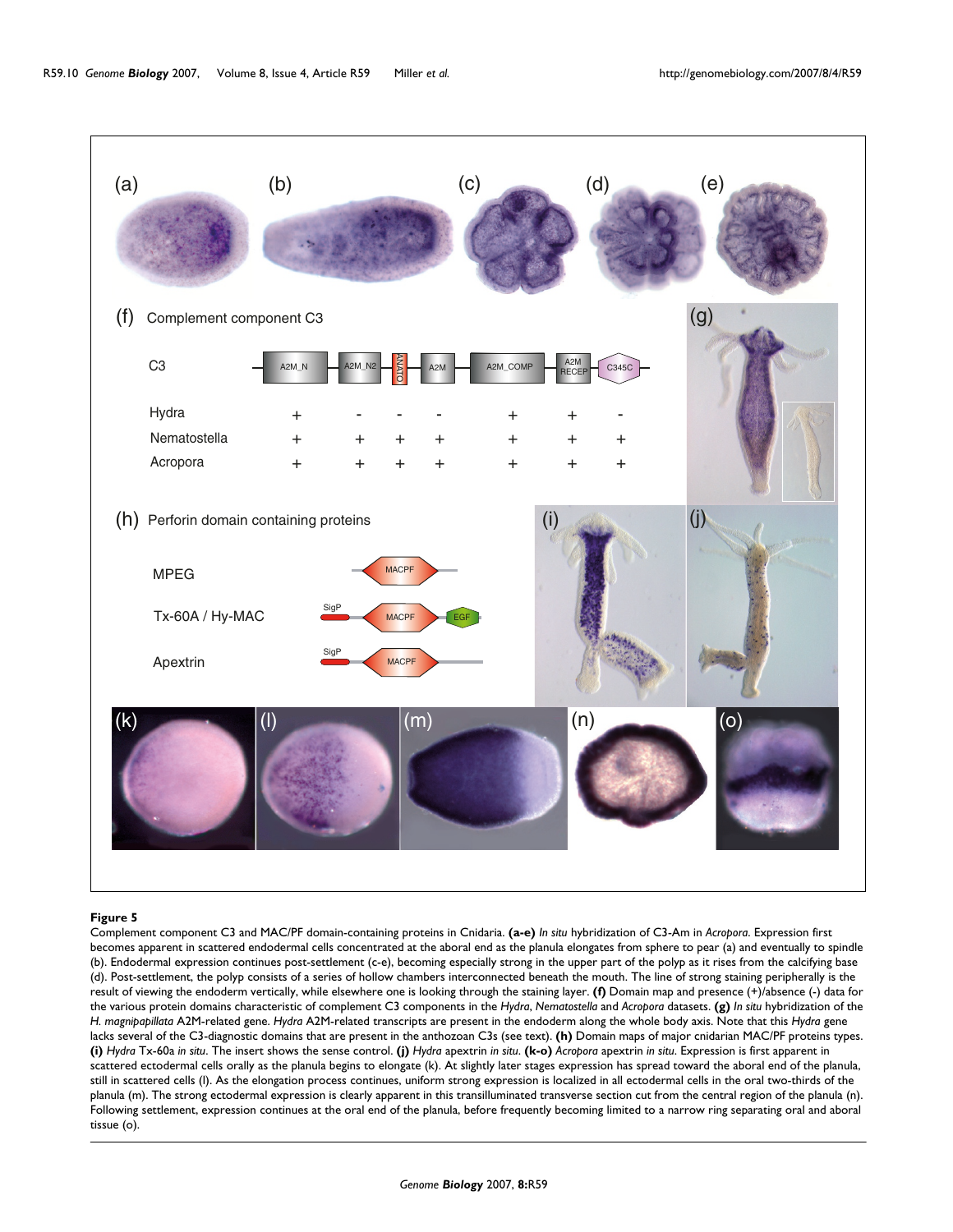Ureumetazoa. Comparisons of the TIR and MAC/PF complements of *Hydra* and *Nematostella* highlight the likely extent of gene loss and sequence divergence in the former - not only does *Hydra* appear to have lost the Toll-receptor, but NF-κB has also either been lost or has diverged beyond recognition. Moreover, only a few TIR proteins could be identified in *Hydra* compared to the rich representation of these in the anthozoans. In addition, Hydra appears to have lost a number of MAC/PF proteins and lacks an equivalent of the ancestral complement C3 protein, implying that although anthozoans most likely have a prototype complement effector pathway, this has undergone degeneration in *Hydra*. *Hydra* is an efficient producer of a number of potent antimicrobial peptides (Bosch, unpublished data), indicating that at least some of the functions of the complement effector system may have been subsumed by pathways involved in synthesis of these peptides.

The observation that genes of two of the three classes of cnidarian immune-repertoire genes examined here are expressed in the endoderm (Figure 2) was unexpected, but is consistent with the primary sites of expression of such genes in many animals. In *Drosophila*, the fat body (an endodermal derivative, and the functional homolog of the mammalian liver) is the predominant source of the antimicrobial peptides whose synthesis is under the control of the Toll and Imd pathways [44] and in *Caenorhabditis* the gut is the primary source of antimicrobials [45,46]. Although mammalian skin contains immune sensory cells (Langerhans cells, dendritic cells and so on), these are also endodermal derivatives, hence there is a deep evolutionary link between the immune system and the endoderm.

Other specific cases of gene loss from *Hydra* have been documented [47] (Seneca, unpublished data), hence there are precedents for the apparent loss of immune repertoire components reported here. More surprising is the implication that gene losses may also have occurred in *Nematostella*, as evidenced by the apparent absence of the apextrin gene that is present in both *Hydra* and *Acropora*. This loss may be associated with differences between *Nematostella* and *Acropora* during the planula to polyp transition. Metamorphosis from the motile planula to the sessile polyp involves dramatic tissue remodeling [48] and gene expression changes in *Acropora* (Grasso, unpublished data), and the massive up-regulation of apextrin leading up to and during metamorphosis (Figure 5k-o) is consistent with a role in this process. It is worthy of note that apextrin is expressed in the tissue that is least remodeled at the time of metamorphosis. By contrast, it appears that there are no dramatic events comparable to *Acropora* metamorphosis occurring during this same period of *Nematostella* development; rather, *Nematostella* undergoes a simple and continuous transition from planula to polyp and appears to show some neotenous features, continuing to glide over the bottom aboral end first for some time after metamorphosis [49], and never forming a pedal disc [50]. Thus,

loss of this gene may be related to the different modes of development of these two animals. This comparison between two anthozoans with different modes of development is clearly reminiscent of the original identification of apextrin as a gene specifically expressed in the 'direct' developing seaurchin *Heliocidaris erythrogramma* during metamorphosis, but which is not expressed during the development of *H. tuberculata*, a congeneric 'indirect' developer [41,42]. Because indirect development is considered to be ancestral in sea urchins, these authors hypothesized that apextrin had been coopted to function in metamorphosis in *H. erythrogramma*. The specific ectodermal expression of homologous proteins during metamorphosis in a cnidarian and an echinoderm is either a remarkable example of convergence or reflects conservation of function at some level. This latter possibility carries with it the implication that the 'simple' continuous planula to polyp transition seen in *Nematostella* might represent a derived state, and that the more dramatic metamorphosis seen in *Acropora* might more closely reflect the ancestral condition.

# **Conclusion**

An important general implication that flows from these data is that gene loss may occur stochastically. If the genes in a pathway function only in that pathway, then one might expect that entire pathways would disappear following loss of one key component. However, the *Hydra* data appear to contradict this; most of the intracellular intermediates of Toll/TLR signaling are present despite loss of all of the major receptor types (both Toll/TLR and the IL-1R types known from more basal cnidarians are apparently absent from *Hydra*). Moreover, simple comparisons between related animals (for example, *Nematostella* versus *Acropora*) are unlikely to be informative in terms of understanding the origins of genes [50] - loss of a gene from *Nematostella* and loss of a specific function in the indirect developing urchin seems more likely than the independent co-option of the same protein to related roles in *Acropora* and a direct developing urchin. Stochastic loss underlying the distribution patterns of genes across the Metazoa may account for some cases of assumed lateral gene transfer - chance retention of an ancestral gene in one or a few animal lineages might easily be confused with lateral transfer. Reconstructing the genome of the common animal ancestor will not, therefore, be a simple undertaking; it will require whole genome data for a wide range of 'lower' as well as 'higher' animals.

# **Materials and methods Datasets**

Genomic and EST sequence data were downloaded from public databases at NCBI (dbEST, Trace archive) or originate from private investigators (D Miller, K Agata) and were stored on a local comparative genomics analysis platform [51]. The raw datasets included 10,171,402 genomic reads and 163,221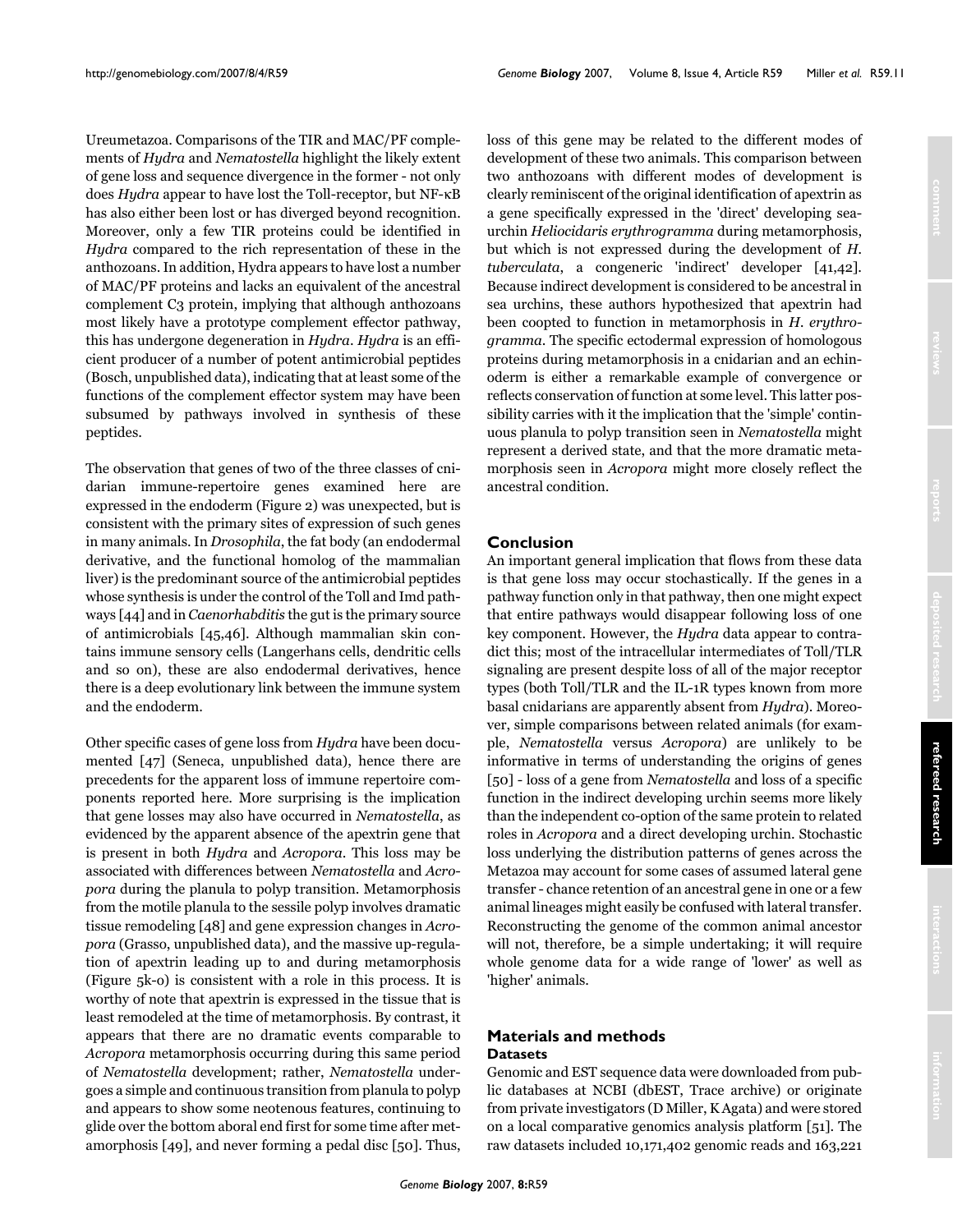ESTs for *H. magnipapillata*, 5,996,730 genomic reads and 146,976 ESTs for *N. vectensis*, 14,625 genomic reads and 10,232 ESTs for *A. millepora*, 11,025 genomic reads for *A. palmata* and 11,450 genomic reads for *Porites lobata*. A set of 36,820 ESTs from the fresh water sponge *E. fluviatilis* is maintained in the lab of K Agata. For the corals *A. millepora*, *A. palmata* and *P. lobata* only pilot genomic sequencing data are available to date. Genomic trace data were maintained in the original raw format, whereas ESTs were clustered and assembled using TGICL tools from TIGR [52]. The ESTscan software [53] was used to infer unigene and predicted peptide sequences from the assembled ESTs.

# **Database search, sequence analysis and phylogenetic methods**

For database searches a local Blast-platform [51] and the public Blast platform at NCBI [54] were used. Domain searches were performed using SMART [55] and a local install of HMMer [56]. Profile HMMs for the investigated domains were obtained from PFAM [57] and Superfamily [58] databases. Seqtools [59] and BioEdit [60] were used for general sequence analysis. Protein sequence alignments were created using ClustalW [61] and the HMMalign script included in the HMMer package. Maximum likelihood phylogenetic analyses were undertaken using MolPhy version 2.3 [62] using the Dayhoff substitution matrix and local rearrangement search mode.

#### *In situ* **hybridization**

Whole mount *in situ* hybridization on *Hydra* polyps was performed as previously described by Grens *et al*. [63]. *Acropora* embryos were fixed and processed for *in situ* hybridization as described in de Jong *et al*. [64] following the detailed *in situ* protocol given in Hayward *et al*. [65]. For all genes shown, sense controls gave no hybridization signals.

#### **Additional data files**

The following additional data are available with the online version of this paper. Additional data file lists accession numbers for additional sequences identified within the database searches that were not further characterized in the present study.

### **Acknowledgements**

This work was supported by Grants from the Deutsche Forschungsgemeinschaft (DFG/SFB617) to TCGB and from the Australian Research Council (ARC) directly to DJM and EEB (Grants A00105431, DP0209460 and DP0344483) and via both the Centre for the Molecular Genetics of Development and the Centre of Excellence for Coral Reef Studies. The authors thank H Bode, R Steele and D Rokshar for their efforts in heading the *Hydra* and *Nematostella* Genome projects.

## **References**

- 1. Beutler B: **[Innate immunity: an overview.](http://www.ncbi.nlm.nih.gov/entrez/query.fcgi?cmd=Retrieve&db=PubMed&dopt=Abstract&list_uids=14698223)** *Mol Immunol* 2004, **40:**845-859.
- 2. Litman GW, Cannon JP, Dishaw LJ: [Reconstructing immune phy-](http://www.ncbi.nlm.nih.gov/entrez/query.fcgi?cmd=Retrieve&db=PubMed&dopt=Abstract&list_uids=16261174)

**[logeny: new perspectives.](http://www.ncbi.nlm.nih.gov/entrez/query.fcgi?cmd=Retrieve&db=PubMed&dopt=Abstract&list_uids=16261174)** *Nat Rev Immunol* 2005, **5:**866-879.

- 3. Royet J, Reichhart JM, Hoffman JA: **Sensing and signaling during infection in** *Drosophila***[.](http://www.ncbi.nlm.nih.gov/entrez/query.fcgi?cmd=Retrieve&db=PubMed&dopt=Abstract&list_uids=15653304)** *Curr Opin Immunol* 2005, **17:**11-17.
- 4. Flajnik MF, Du Pasquier L: **[Evolution of innate and adaptive](http://www.ncbi.nlm.nih.gov/entrez/query.fcgi?cmd=Retrieve&db=PubMed&dopt=Abstract&list_uids=15530832) [immunity: Can we draw a line?](http://www.ncbi.nlm.nih.gov/entrez/query.fcgi?cmd=Retrieve&db=PubMed&dopt=Abstract&list_uids=15530832)** *Trends Immunol* 2004, **25:**640-644.
- 5. Lemaitre B, Reichhart JM, Hoffman JA: *Drosophila* **[host defense:](http://www.ncbi.nlm.nih.gov/entrez/query.fcgi?cmd=Retrieve&db=PubMed&dopt=Abstract&list_uids=9405661) [differential induction of antimicrobial peptide genes after](http://www.ncbi.nlm.nih.gov/entrez/query.fcgi?cmd=Retrieve&db=PubMed&dopt=Abstract&list_uids=9405661) [infection by various classes of microorganisms.](http://www.ncbi.nlm.nih.gov/entrez/query.fcgi?cmd=Retrieve&db=PubMed&dopt=Abstract&list_uids=9405661)** *Proc Natl Acad Sci USA* 1997, **94:**14614-14619.
- 6. Medzhitov R, Preston-Hurlburt P, Janeway CA Jr: **A human homologue of the** *Drosophila* **[Toll protein signals activation of](http://www.ncbi.nlm.nih.gov/entrez/query.fcgi?cmd=Retrieve&db=PubMed&dopt=Abstract&list_uids=9237759) [adaptive immunity.](http://www.ncbi.nlm.nih.gov/entrez/query.fcgi?cmd=Retrieve&db=PubMed&dopt=Abstract&list_uids=9237759)** *Nature* 1997, **388:**394-397.
- 7. Rock FL, Hardiman G, Timans JC, Kastelein RA, Bazan JF: **A family of human receptors structurally related to** *Drosophila* **[Toll.](http://www.ncbi.nlm.nih.gov/entrez/query.fcgi?cmd=Retrieve&db=PubMed&dopt=Abstract&list_uids=9435236)** *Proc Natl Acad Sci USA* 1998, **95:**588-593.
- 8. Luo C, Zheng L: **[Independent evolution of Toll and related](http://www.ncbi.nlm.nih.gov/entrez/query.fcgi?cmd=Retrieve&db=PubMed&dopt=Abstract&list_uids=10663571) [genes in insects and mammals.](http://www.ncbi.nlm.nih.gov/entrez/query.fcgi?cmd=Retrieve&db=PubMed&dopt=Abstract&list_uids=10663571)** *Immunogenetics* 2000, **51:**92-98.
- 9. Zhu Y, Thangamani S, Ho B, Ding JL: **[The ancient origin of the](http://www.ncbi.nlm.nih.gov/entrez/query.fcgi?cmd=Retrieve&db=PubMed&dopt=Abstract&list_uids=15616573) [complement system.](http://www.ncbi.nlm.nih.gov/entrez/query.fcgi?cmd=Retrieve&db=PubMed&dopt=Abstract&list_uids=15616573)** *EMBO J* 2005, **24:**382-394.
- 10. Inamori K, Ariki S, Kawabata S: **[A toll-like receptor in horseshoe](http://www.ncbi.nlm.nih.gov/entrez/query.fcgi?cmd=Retrieve&db=PubMed&dopt=Abstract&list_uids=15199958) [crabs.](http://www.ncbi.nlm.nih.gov/entrez/query.fcgi?cmd=Retrieve&db=PubMed&dopt=Abstract&list_uids=15199958)** *Immunol Rev* 2004, **198:**106-115.
- 11. Michel T, Reichhart JM, Hoffmann JA, Royet J: *Drosophila* **[Toll is](http://www.ncbi.nlm.nih.gov/entrez/query.fcgi?cmd=Retrieve&db=PubMed&dopt=Abstract&list_uids=11742401) [activated by Gram-positive bacteria through a circulating](http://www.ncbi.nlm.nih.gov/entrez/query.fcgi?cmd=Retrieve&db=PubMed&dopt=Abstract&list_uids=11742401) [peptidoglycan recognition protein.](http://www.ncbi.nlm.nih.gov/entrez/query.fcgi?cmd=Retrieve&db=PubMed&dopt=Abstract&list_uids=11742401)** *Nature* 2001, **414:**756-759.
- 12. Kortschak RD, Samuel G, Saint R, Miller DJ: **EST analysis of the cnidarian,** *Acropora millepora***[, reveals extensive gene loss](http://www.ncbi.nlm.nih.gov/entrez/query.fcgi?cmd=Retrieve&db=PubMed&dopt=Abstract&list_uids=14680636) [and rapid sequence divergence in the model invertebrates.](http://www.ncbi.nlm.nih.gov/entrez/query.fcgi?cmd=Retrieve&db=PubMed&dopt=Abstract&list_uids=14680636)** *Curr Biol* 2003, **13:**2190-2195.
- 13. Technau U, Rudd S, Maxwell P, Gordon PM, Saina M, Grasso LC, Hayward DC, Sensen CW, Saint R, Holstein TW, *et al.*: **[Maintenance of](http://www.ncbi.nlm.nih.gov/entrez/query.fcgi?cmd=Retrieve&db=PubMed&dopt=Abstract&list_uids=16226338) [ancestral complexity and non-metazoan genes in two basal](http://www.ncbi.nlm.nih.gov/entrez/query.fcgi?cmd=Retrieve&db=PubMed&dopt=Abstract&list_uids=16226338) [cnidarians.](http://www.ncbi.nlm.nih.gov/entrez/query.fcgi?cmd=Retrieve&db=PubMed&dopt=Abstract&list_uids=16226338)** *Trends Genet* 2005, **21:**633-639.
- 14. Mineta K, Nakazawa M, Cebria F, Ikeo K, Agata K, Gojobori T: **[Ori](http://www.ncbi.nlm.nih.gov/entrez/query.fcgi?cmd=Retrieve&db=PubMed&dopt=Abstract&list_uids=12802012)[gin and evolutionary process of the CNS elucidated by com](http://www.ncbi.nlm.nih.gov/entrez/query.fcgi?cmd=Retrieve&db=PubMed&dopt=Abstract&list_uids=12802012)[parative genomics analysis of planarian ESTs.](http://www.ncbi.nlm.nih.gov/entrez/query.fcgi?cmd=Retrieve&db=PubMed&dopt=Abstract&list_uids=12802012)** *Proc Natl Acad Sci USA* 2003, **100:**7666-7671.
- 15. Kusserow A, Pang K, Sturm C, Hrouda M, Lentfer J, Schmidt HA, Technau U, von Haeseler A, Hobmayer B, Martindale MQ, Holstein TW: **[Unexpected complexity of the Wnt gene family in a sea](http://www.ncbi.nlm.nih.gov/entrez/query.fcgi?cmd=Retrieve&db=PubMed&dopt=Abstract&list_uids=15650739) [anemone.](http://www.ncbi.nlm.nih.gov/entrez/query.fcgi?cmd=Retrieve&db=PubMed&dopt=Abstract&list_uids=15650739)** *Nature* 2005, **433:**156-160.
- 16. Kamm K, Schierwater B: **Ancient complexity of the non-Hox ANTP gene complement in the anthozoan** *Nematostella vectensis***[. Implications for the evolution of the ANTP](http://www.ncbi.nlm.nih.gov/entrez/query.fcgi?cmd=Retrieve&db=PubMed&dopt=Abstract&list_uids=16838293) [superclass.](http://www.ncbi.nlm.nih.gov/entrez/query.fcgi?cmd=Retrieve&db=PubMed&dopt=Abstract&list_uids=16838293)** *J Exp Zoolog B Mol Dev Evol* 2006, **306:**589-596.
- 17. Ryan JF, Burton PM, Mazza ME, Kwong GK, Mullikin JC, Finnerty JR: **The cnidarian-bilaterian ancestor possessed at least 56 homeoboxes: evidence from the starlet sea anemone** *Nematostella vectensis***[.](http://www.ncbi.nlm.nih.gov/entrez/query.fcgi?cmd=Retrieve&db=PubMed&dopt=Abstract&list_uids=16867185)** *Genome Biol* 2006, **7:**R64.
- 18. Campbell RD, Bibb C: **[Transplantation in coelenterates.](http://www.ncbi.nlm.nih.gov/entrez/query.fcgi?cmd=Retrieve&db=PubMed&dopt=Abstract&list_uids=4398947)** *Transplant Proc* 1970, **2:**202-211.
- 19. Leddy SV, Green DR: **Historecognition in the Cnidaria.** In *Phylogenesis of Immune Functions* Edited by: Warr GW, Cohen N. Boca Raton: CRC Press; 1991:103-116.
- 20. Bosch TCG, David CN: **Immunocompetence in Hydra: Epithelial cells recognize self-nonself and react against it.** *J Exp Zool* 1986, **238:**225-234.
- 21. Hildemann WH, Bigger CH, Johnston IS: **[Histoincompatibility](http://www.ncbi.nlm.nih.gov/entrez/query.fcgi?cmd=Retrieve&db=PubMed&dopt=Abstract&list_uids=36698) readymorphism [invertebrates.](http://www.ncbi.nlm.nih.gov/entrez/query.fcgi?cmd=Retrieve&db=PubMed&dopt=Abstract&list_uids=36698)** *Transplant Proc* 1979, **11:**1136-1142.
- <span id="page-11-0"></span>22. Hildemann WH, Jokiel PL, Bigger CH, Johnston IS: **Allogeneic polymorphism and alloimmune memory in the coral,** *Montipora verrucosa***[.](http://www.ncbi.nlm.nih.gov/entrez/query.fcgi?cmd=Retrieve&db=PubMed&dopt=Abstract&list_uids=6108627)** *Transplantation* 1980, **30:**297-301.
- 23. Lubbock R: **[Clone-specific cellular recognition in a sea](http://www.ncbi.nlm.nih.gov/entrez/query.fcgi?cmd=Retrieve&db=PubMed&dopt=Abstract&list_uids=6109283) [anemone.](http://www.ncbi.nlm.nih.gov/entrez/query.fcgi?cmd=Retrieve&db=PubMed&dopt=Abstract&list_uids=6109283)** *Proc Natl Acad Sci USA* 1980, **77:**6667-6669.
- 24. Francis L: **Clone specific segregation in sea anemone** *Anthopleura elegantissima***.** *Biol Bull* 1973, **144:**64-72.
- 25. Sebens KP: **Agonistic behaviour in the inter-tidal sea anemone** *Anthopleura xanthogrammica***.** *Biol Bull* 1984, **166:**457-472.
- 26. Müller WE, Müller I, Zahn RK, Maidhof A: **[Intraspecific recogni](http://www.ncbi.nlm.nih.gov/entrez/query.fcgi?cmd=Retrieve&db=PubMed&dopt=Abstract&list_uids=6141203)[tion system in scleractinian corals: morphological and cyto](http://www.ncbi.nlm.nih.gov/entrez/query.fcgi?cmd=Retrieve&db=PubMed&dopt=Abstract&list_uids=6141203)[chemical description of the autolysis mechanism.](http://www.ncbi.nlm.nih.gov/entrez/query.fcgi?cmd=Retrieve&db=PubMed&dopt=Abstract&list_uids=6141203)** *J Histochem Cytochem* 1984, **32:**285-288.
- 27. Chadwick-Furman NE, Rinkevich B: **A complex allorecognition in a reef building coral: delayed responses, reversals and nontransitive hierarchies.** *Coral Reefs* 1994, **13:**57-63.
- 28. Meinardi E, Florin-Christensen M, Paratcha G, Azcurra JM, Florin-Christensen J: **[The molecular basis of the self/nonself selectiv](http://www.ncbi.nlm.nih.gov/entrez/query.fcgi?cmd=Retrieve&db=PubMed&dopt=Abstract&list_uids=7488111)-**